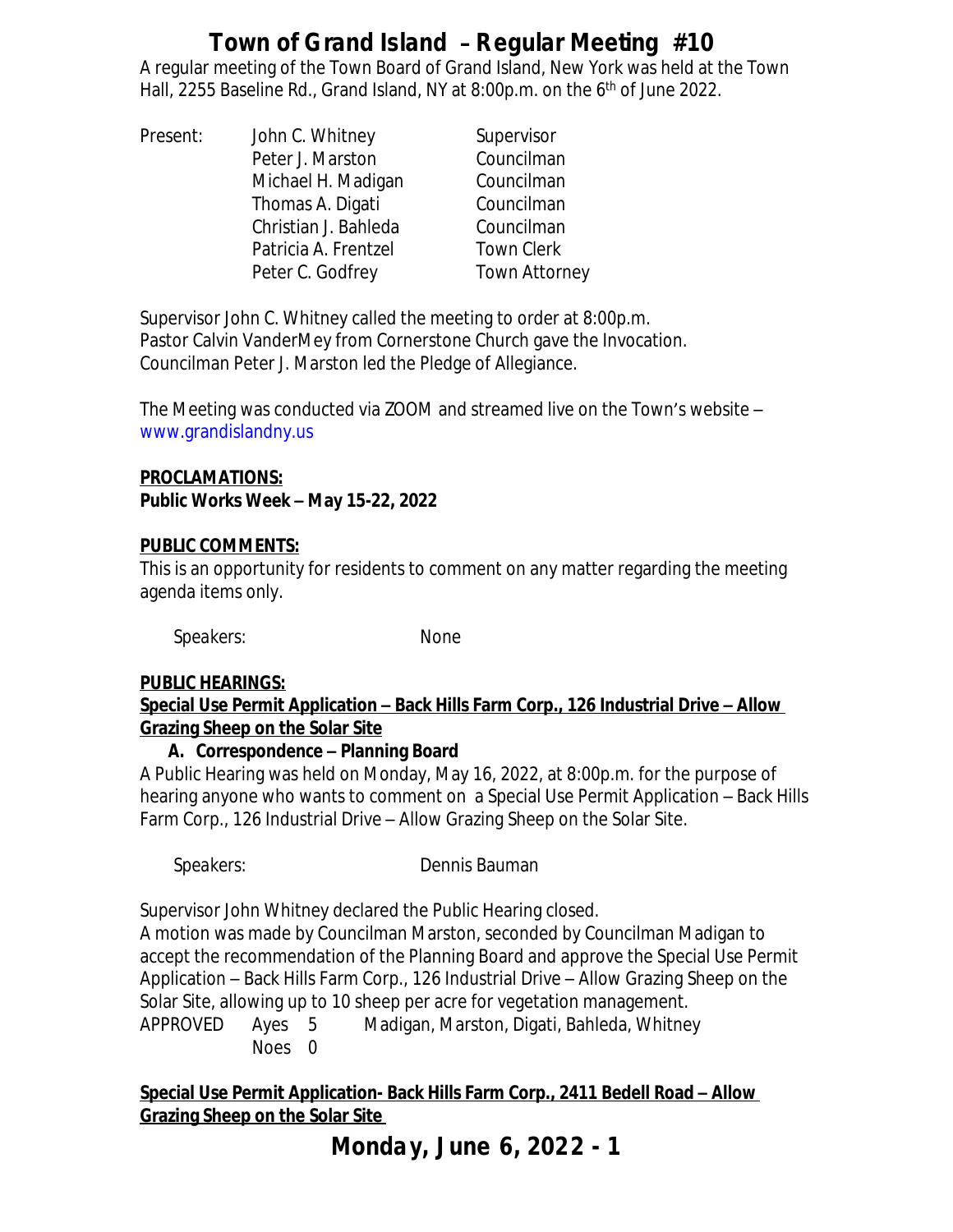## **Town of Grand Island** – **Regular Meeting #10 A. Correspondence – Planning Board**

A Public Hearing was held on Monday, May 16, 2022, at 8:00p.m. for the purpose of hearing anyone who wants to comment on a Special Use Permit Application- Back Hills Farm Corp., 2411 Bedell Road – Allow Grazing Sheep on the Solar Site.

*Speakers:* Dennis Bauman

Supervisor John Whitney declared the Public Hearing closed.

A motion was made by Councilman Marston, seconded by Councilman Madigan to accept the recommendation of the Planning Board and approve the Special Use Permit Application – Back Hills Farm Corp., 2411 Bedell Road – Allow Grazing Sheep on the Solar Site, allowing up to 10 sheep per acre for vegetation management.

APPROVED Ayes 5 Madigan, Marston, Digati, Bahleda, Whitney Noes 0

## **Grand Island Sunrise LLC, 871 Whitehaven Road – Type 3 Solar Generation Project**

A Public Hearing was held on Monday, May 16, 2022, at 8:00p.m. for the purpose of hearing anyone who wants to comment on Grand Island Sunrise LLC, 871 Whitehaven Road – Type 3 Solar Generation Project.

*Speakers:* Dan Leary, Jeff Palumbo, William Tuyn

Supervisor John Whitney declared the Public Hearing closed.

A motion was made by Councilman Bahleda, seconded by Councilman Madigan to table the Grand Island Sunrise LLC, 871 Whitehaven Road – Type 3 Solar Generation Project. APPROVED Ayes 5 Madigan, Marston, Digati, Bahleda, Whitney Noes 0

## **MINUTES:**

A motion was made by Councilman Madigan, seconded by Councilman Bahleda to approve Minutes of Workshop Meeting #12, May 2, 2022, and Minutes of Regular Meeting #8, May 2, 2022.

APPROVED Ayes 5 Madigan, Marston, Digati, Bahleda, Whitney Noes 0

## **CONSENT AGENDA:**

- 1. Building Permits Issued April 30, 2022
- 2. Meeting Minutes Zoning Board of Appeals April 7, 2022
- 3. Golden Age Center Facility Usage March 2022
- 4. Meeting Minutes Planning Board April 11, 2022

A motion was made by Councilman Marston, seconded by Councilman Digati to approve the consent agenda as distributed.

APPROVED Ayes 5 Madigan, Marston, Digati, Bahleda, Whitney Noes 0

### **COMMUNICATIONS –TOWN BOARD: SUPERVISOR JOHN C. WHITNEY:**

**Monday, June 6, 2022 - 2**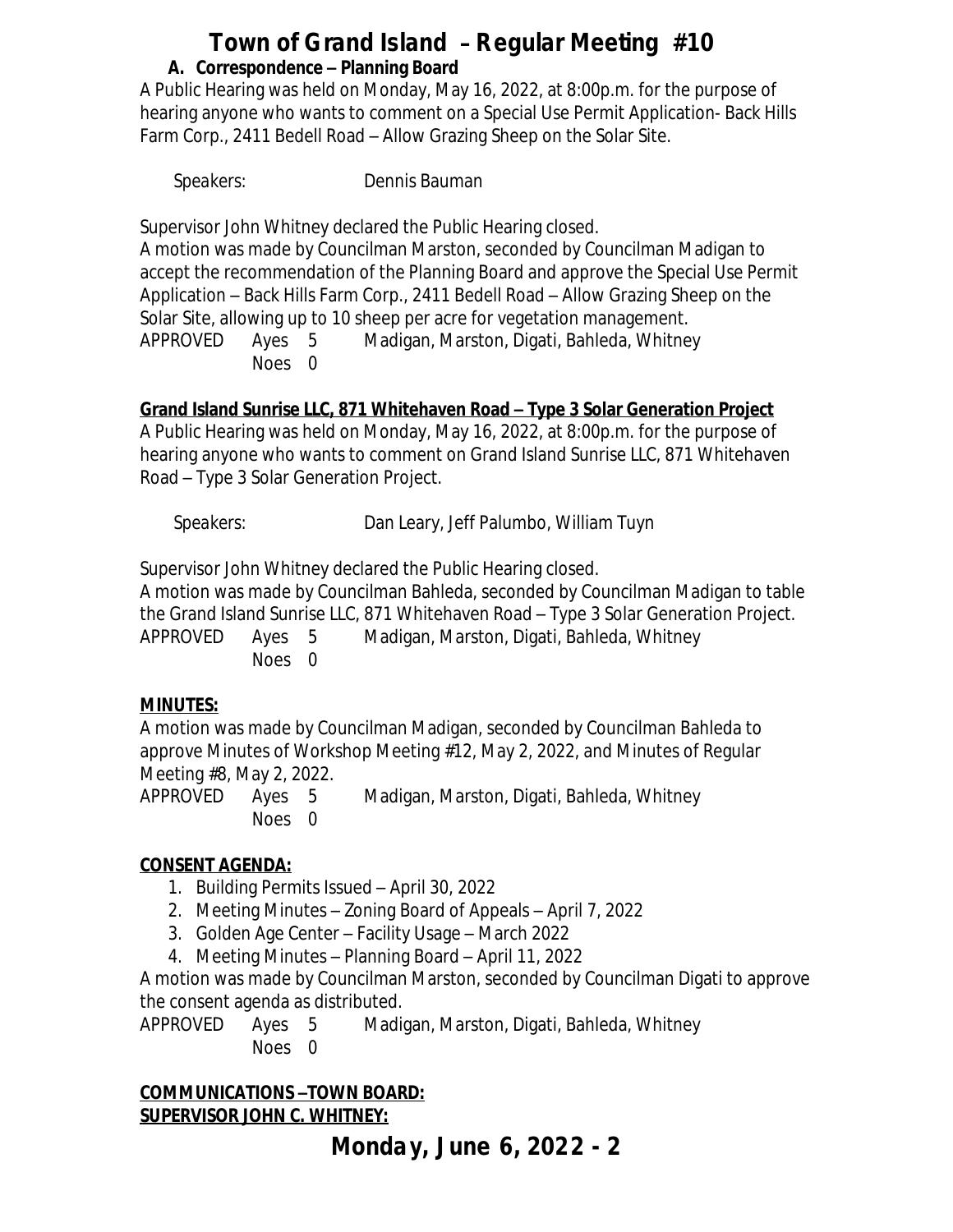## **Town of Grand Island** – **Regular Meeting #10 Authorize Supervisor to Sign – Erie County 2022-2025 Intermunicipal Snow Removal and Ice Control Agreement**

A motion was made by Councilman Digati, seconded by Councilman Madigan to authorize the Supervisor to sign the Intermunicipal Snow Removal & Ice Control Agreement with the County of Erie.

APPROVED Ayes 5 Madigan, Marston, Digati, Bahleda, Whitney Noes 0

### **Chief Accountant – Approve PO-17**

A motion was made by Councilman Bahleda, seconded by Councilman Marston to approve the PO-17 for the position of Chief Accountant for the Town of Grand Island. APPROVED Ayes 5 Madigan, Marston, Digati, Bahleda, Whitney Noes 0

#### **Chief Accountant – Authorize Supervisor to Sign – Erie County New Position Duties Statement**

A motion was made by Councilman Bahleda, seconded by Councilman Marston to authorize the Supervisor to sign the Erie County New Position Duties Statement for the title of Chief Accountant.

APPROVED Ayes 5 Madigan, Marston, Digati, Bahleda, Whitney Noes 0

### **Oakwood Estates, Phase 4 – Waiver of Sidewalk Requirements**

A motion was made by Councilman Digati, seconded by Councilman Madigan to direct the Town Accountant to return the deposits for sidewalks from the escrow funds to Mr. Christian Buerk, 3358 E. River and Mr. Travis Johnston, 3340 E. River without prejudice to the requirement to install sidewalks in the future if so ordered by the Town in accordance with applicable law.

APPROVED Ayes 5 Madigan, Marston, Digati, Bahleda, Whitney Noes 0

## **COUNCILMAN PETER J. MARSTON:**

### **Resignation – Board of Architectural Review**

A motion was made by Councilman Marston, seconded by Councilman Digati to accept the resignation of Amy Stockinger from the Board of Architectural Review Advisory Board with regret. A certificate of appreciation will be sent to Ms. Stockinger. APPROVED Ayes 5 Madigan, Marston, Digati, Bahleda, Whitney

Noes 0

**COMMUNICATIONS – OTHER TOWN OFFICIALS: HIGHWAY SUPERINTENDENT – RICHARD W. CRAWFORD:**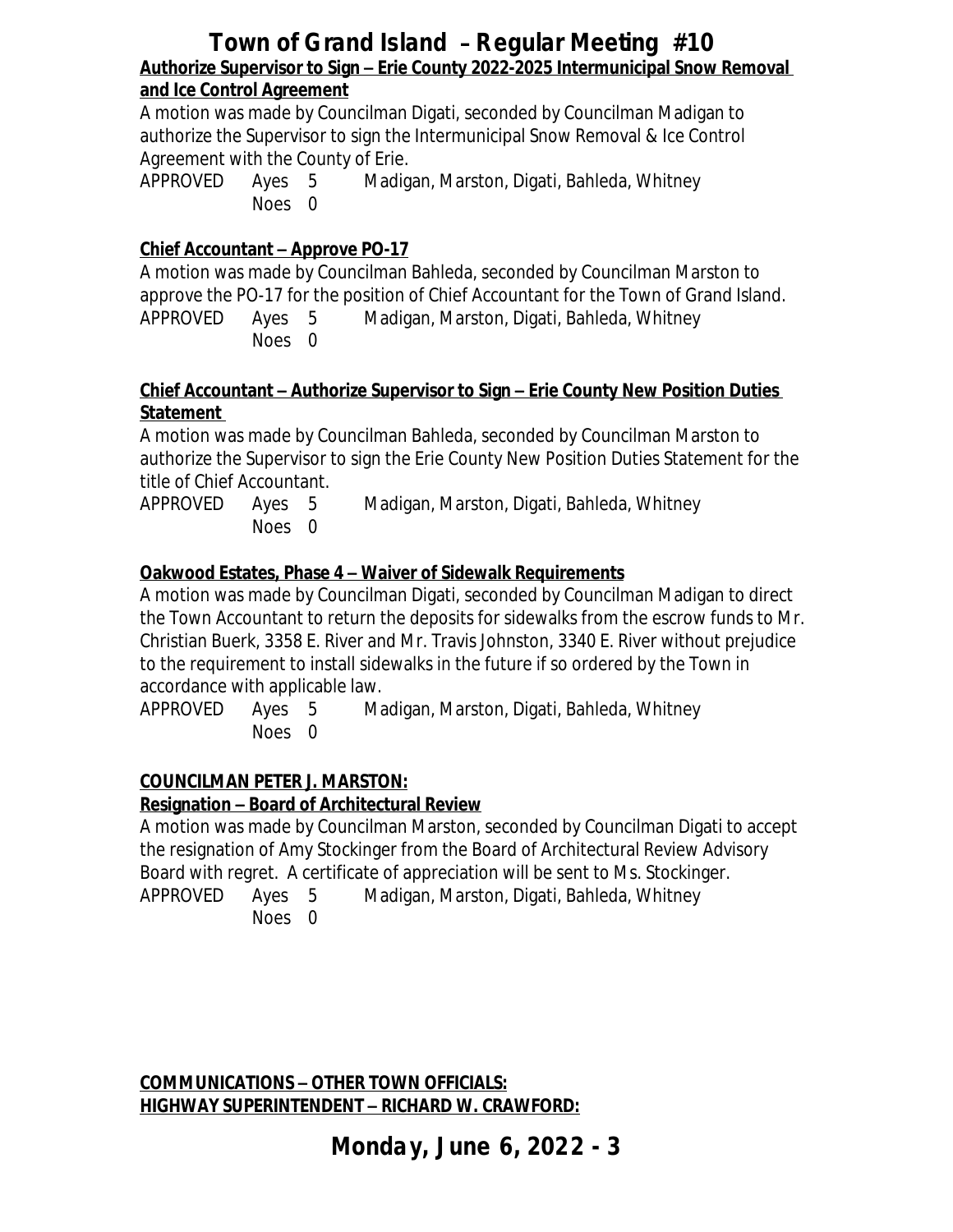## **Part-time Hires**

Highway Superintendent Richard Crawford reported that the following have been hired for the Summer 2022, subject to the completion of the necessary pre-employment paperwork:

Bo Schuerholz – Seasonal \$16.25/hr.

This is for information only. No Town Board action was taken.

## **DEPARTMENT OF ENGINEERING & WATER RESOURCES – ROBERT H. WESTFALL: CODE ENFORCEMENT OFFICE:**

### **NYSDEC General SPDES Permit for Stormwater Discharges Annual Report for Public Comment**

The New York State Department of Environmental Conservation (NYSDEC) requires regulated small Municipal Separate Storm Sewer Systems (MS4s) to obtain coverage under a State Pollutant Discharge Elimination System (SPDES) for the discharge of storm water from Town owned storm sewer systems. As part of the EPA requirements, the Draft Annual Report and the Stormwater Management Plan must be available for public comment. Copies of the reports will be on the Town's website at:

[www.grandislandny.us](http://www.grandislandny.us) and the Town's Facebook page beginning May 17<sup>th</sup>, 2022. A hard copy can be requested by calling the Town. Public comments on the Annual Report will be accepted until May 30<sup>th</sup>, 2022.

No action by the Town Board is necessary.

## **2021 Annual Water Quality Report**

The Town of Grand Island's 2021 Annual Water Quality Report will be available at the following URL on May 17<sup>th</sup>, 2022:

[www.grandislandny.us/departments/engineering\\_department/water\\_quality\\_reports.p](http://www.grandislandny.us/departments/engineering_department/water_quality_reports.php) hp. A hard copy of the report is available in the Grand Island Engineering Department or upon request from Robert Westfall, Town Engineer, by calling (716) 773-9600 x 629 or emailing [rwestfall@grand-island.ny.us](mailto:rwestfall@grand-island.ny.us). No action by the Town Board is necessary.

## **SSES Work Year 9 – Change Order #2 – Job # M-198-2020**

Town Engineer Robert Westfall reported that Change Order No.2 is to supply manpower and materials to remove a previously installed defective epoxy finish and prep two manholes for spray lining and chimney seals.

The total change to the contract is \$10,000.00, bringing the contract total to \$1,289,955.00. There are sufficient funds in the project's bond authorization to pay for Change Order No 2. The Town's Engineering Consultant, GHD has reviewed Change Order No. 2 and recommends it be approved with an increase of \$10,000.00 to USI's awarded contract.

A motion was made by Councilman Marston, seconded by Councilman Madigan to accept the recommendation of the Town Engineer, and approve Change Order No. 2 in the amount of \$10,000.00.

APPROVED Ayes 5 Madigan, Marston, Digati, Bahleda, Whitney Noes 0

## **Award Contract – Water Garage Rehabilitation – Job # M-239**

Town Engineer Robert Westfall reported under the Master Intergovernmental Cooperative Purchasing Agreement, and piggybacking provisions for contracts through

# **Monday, June 6, 2022 - 4**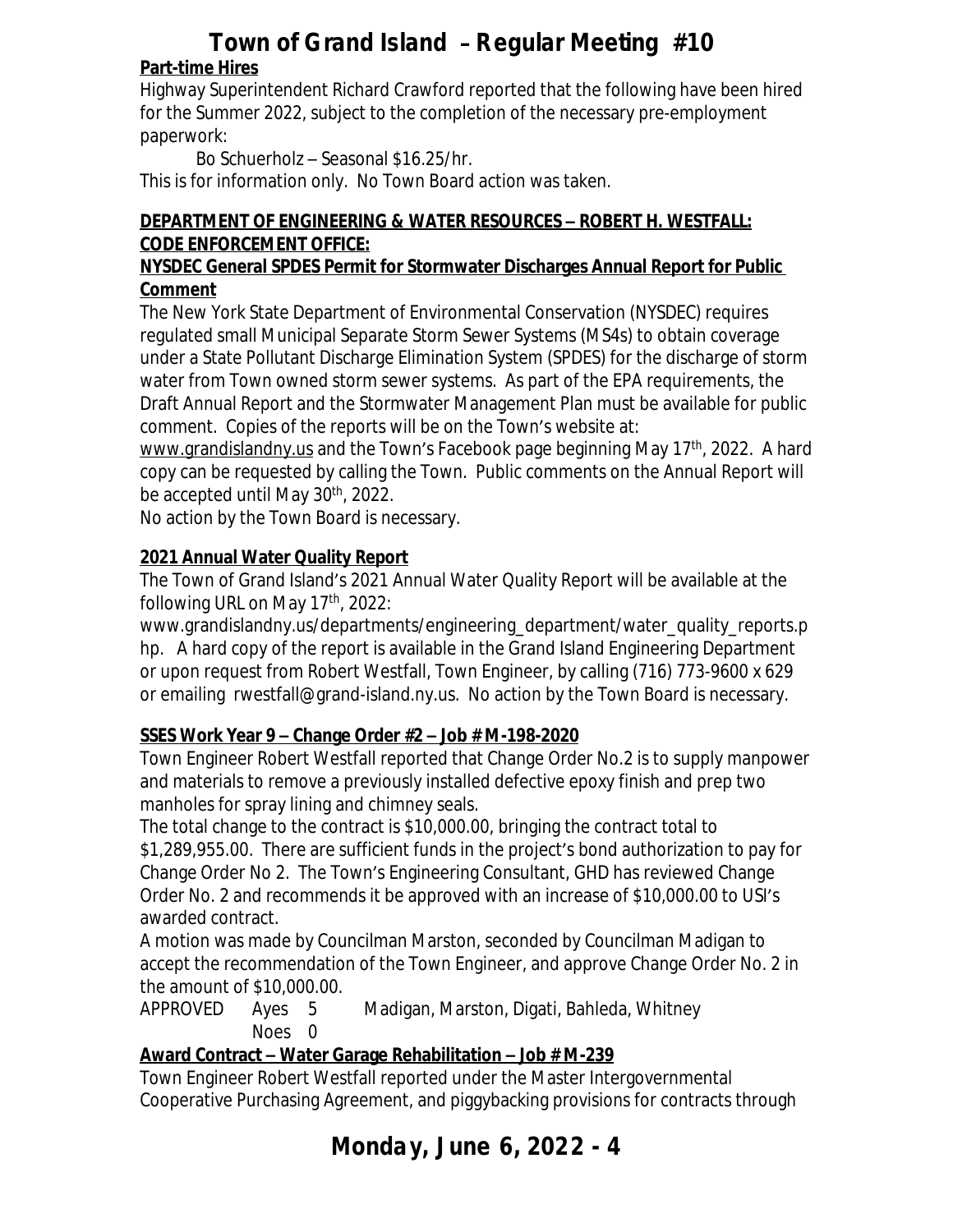US Communities (MICPA # PW1925), bids were opened on November 08, 2021, by The Garland Company for the Water Department Garage Rehabilitation (M-239), with the following results:

| Roof Restoration:                   |                      |
|-------------------------------------|----------------------|
| Jameson Roofing                     | \$199,883            |
| Neth and Son                        | no bid (unavailable) |
| Blue Ox Roofing                     | no bid (unavailable) |
| Grove Roofing                       | no bid (unavailable) |
| Elmer W. Davis, Inc.                | no bid (unavailable) |
|                                     |                      |
| <b>Wall Panel System:</b>           |                      |
| <b>RMG Custom Metal</b>             | \$249,829            |
| Jameson Roofing Co, Inc.            | \$261,776            |
| <b>Arrow Sheet Metal Works, LLC</b> | \$272,502            |
| JR Buffalo                          | no bid (unavailable) |

After careful review, Mr. Westfall hereby requests the Water Garage Rehabilitation Projects M-239 be awarded to The Garland Company/Jameson Roofing/RMG Custom Metal in the amount of \$471,376. The financing is in place for this project by prior action.

A motion was made by Councilman Digati, seconded by Councilman Marston to accept the recommendation of the Town Engineer, and award the Water Garage Rehabilitation Projects M-239 to The Garland Company/Jameson Roofing/RMG Custom Metal in the amount of \$471,376. The financing is in place for this project by prior action. APPROVED Ayes 5 Madigan, Marston, Digati, Bahleda, Whitney Noes 0

### **RECREATION SUPERVISOR – JOSEPH MENTER:**

## **Part-Time Hires**

A motion was made by Councilman Madigan, seconded by Councilman Bahleda to approve the following hires:

| <b>Name</b>        | Title                                                     | Rate of Pay   | <b>Status</b> |
|--------------------|-----------------------------------------------------------|---------------|---------------|
| Anna Bartlo        | Recreation Attendant - Yr. 1 WNYSI                        | \$18.70 / hr. | Part Time     |
|                    | Brandon Farguharson Recreation Attendant - Yr. 1 Aide     | \$13.75 / hr. | Part Time     |
| Michael Podgorny   | Recreation Attendant - Yr. 3 Instructor                   | \$17.05 / hr. | Part Time     |
| Eliza Sarigiannis  | Recreation Attendant - Yr. 3 WNYSI                        | \$19.70 / hr. | Part Time     |
| Ela Sorel          | Recreation Attendant - Yr. 3 WNYSI                        | \$19.70 / hr. | Part Time     |
| Susan Szczublewski | Recreation Attendant – Yr. 3 Program Instr. \$23.90 / hr. |               | Part Time     |
| Roger Wright       | Recreation Attendant - Yr. 3 Program Instr. \$23.90 / hr. |               | Part Time     |
| APPROVED<br>Ayes   | Madigan, Marston, Digati, Bahleda, Whitney<br>- 5         |               |               |
| <b>Noes</b>        |                                                           |               |               |

## **Seasonal Hires**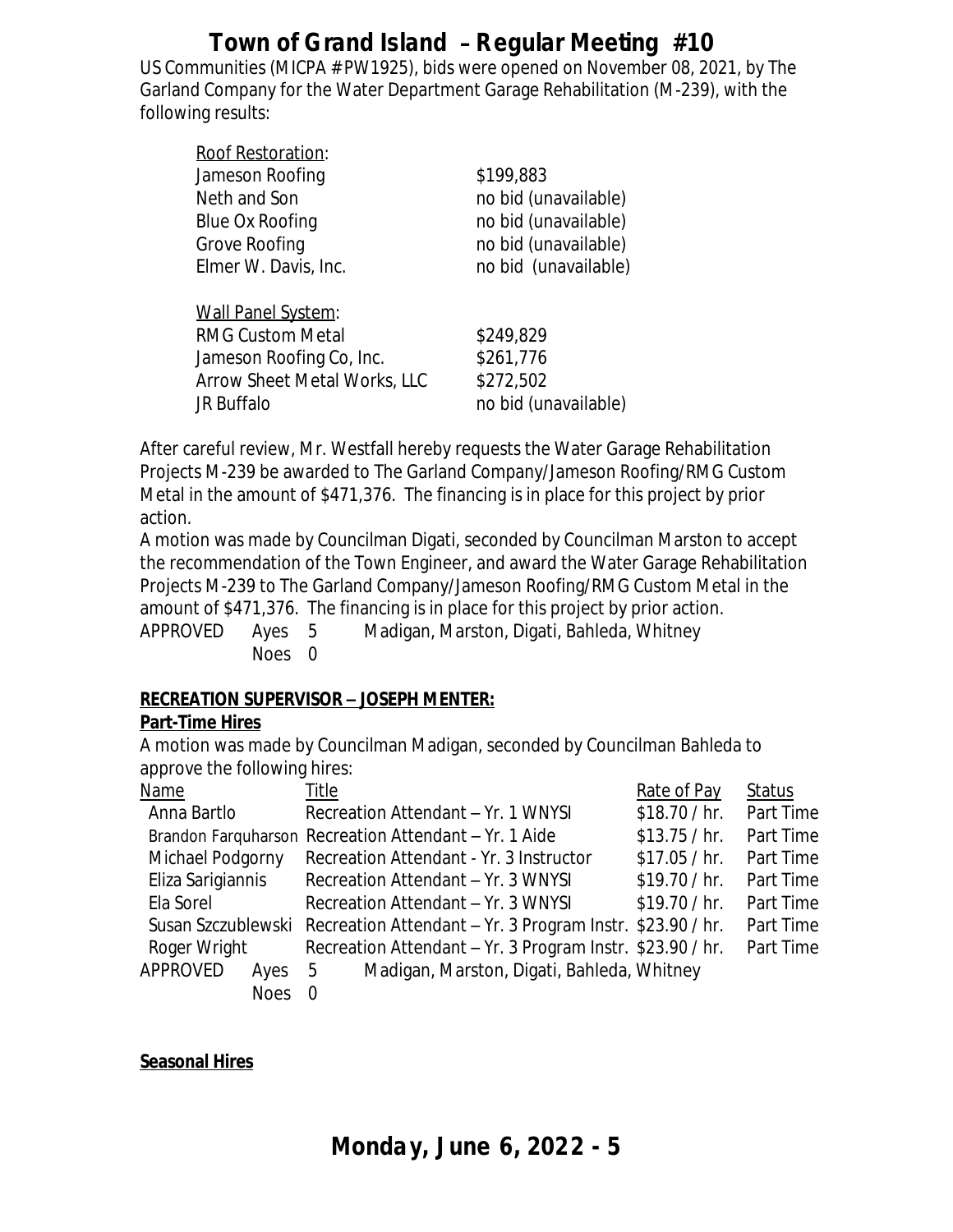A motion was made by Councilman Madigan, seconded by Councilman Digati to approve the following hires, subject to the completion of the necessary pre-employment paperwork:

| Name                   | <b>Title</b>                                    | Rate of Pay Status |          |
|------------------------|-------------------------------------------------|--------------------|----------|
| Raj Arumugam           | Recreation Attendant - Yr. 1 Aide               | \$13.75 / hr.      | Seasonal |
| Joseph Botticello      | Recreation Attendant - Yr. 3 Leader             | \$14.50 / hr.      | Seasonal |
| Kyler Butcher          | Recreation Attendant - Yr. 1 Aide               | \$13.75 / hr.      | Seasonal |
| Samuel Fabiano         | Recreation Attendant - Yr. 1 Aide               | \$13.75 / hr.      | Seasonal |
| Thomas Fabiano         | Recreation Attendant - Yr. 3 Aide               | \$14.25 / hr.      | Seasonal |
| Ethan Hovey            | Recreation Attendant - Yr. 1 Aide               | \$13.75 / hr.      | Seasonal |
| Joshua Hunt            | Recreation Attendant - Yr. 3 Leader             | \$14.50 / hr.      | Seasonal |
| Tom Lockett            | Recreation Attendant - Yr. 3 Aide               | \$14.25 / hr.      | Seasonal |
| Dominic Loss           | Recreation Attendant - Yr. 1 Aide               | \$13.75 / hr.      | Seasonal |
| Michael Loss           | Recreation Attendant - Yr. 2 WNYSI              | \$19.21 / hr.      | Seasonal |
| Hannah Martinez        | Recreation Attendant - Yr. 2 Aide               | \$14.00 / hr.      | Seasonal |
| Collin McMahon         | Recreation Attendant - Yr. 3 Instructor         | \$17.05 / hr.      | Seasonal |
| Alana Miano            | Recreation Attendant - Yr. 1 Aide               | \$13.75 / hr.      | Seasonal |
| Sean Murray            | Recreation Attendant - Yr. 3 Leader             | \$14.50 / hr.      | Seasonal |
| Megan Pinzel           | Recreation Attendant - Yr. 1 Aide               | \$13.75 / hr.      | Seasonal |
| Ryan Pinzel            | Recreation Attendant - Yr. 2 Aide               | \$14.00 / hr.      | Seasonal |
| Megan Reynolds         | Recreation Attendant - Yr. 1 Aide               | \$13.75 / hr.      | Seasonal |
| David Schnell          | Recreation Attendant - Yr. 1 Aide               | \$13.75 / hr.      | Seasonal |
| <b>Anthony Surace</b>  | Recreation Attendant - Yr. 2 Aide               | \$14.00 / hr.      | Seasonal |
| John Paul Szczublewski | Recreation Attendant - Yr. 2 Aide               | \$14.00 / hr.      | Seasonal |
| Grace Tabone           | Recreation Attendant - Yr. 1 Aide               | \$13.75 / hr.      | Seasonal |
| Rayna Wallens          | Recreation Attendant - Yr. 1 Aide               | \$13.75 / hr.      | Seasonal |
| APPROVED<br>Ayes       | Madigan, Marston, Digati, Bahleda, Whitney<br>5 |                    |          |
| <b>Noes</b>            | $\overline{0}$                                  |                    |          |

*(The rest of this page is left blank intentionally)*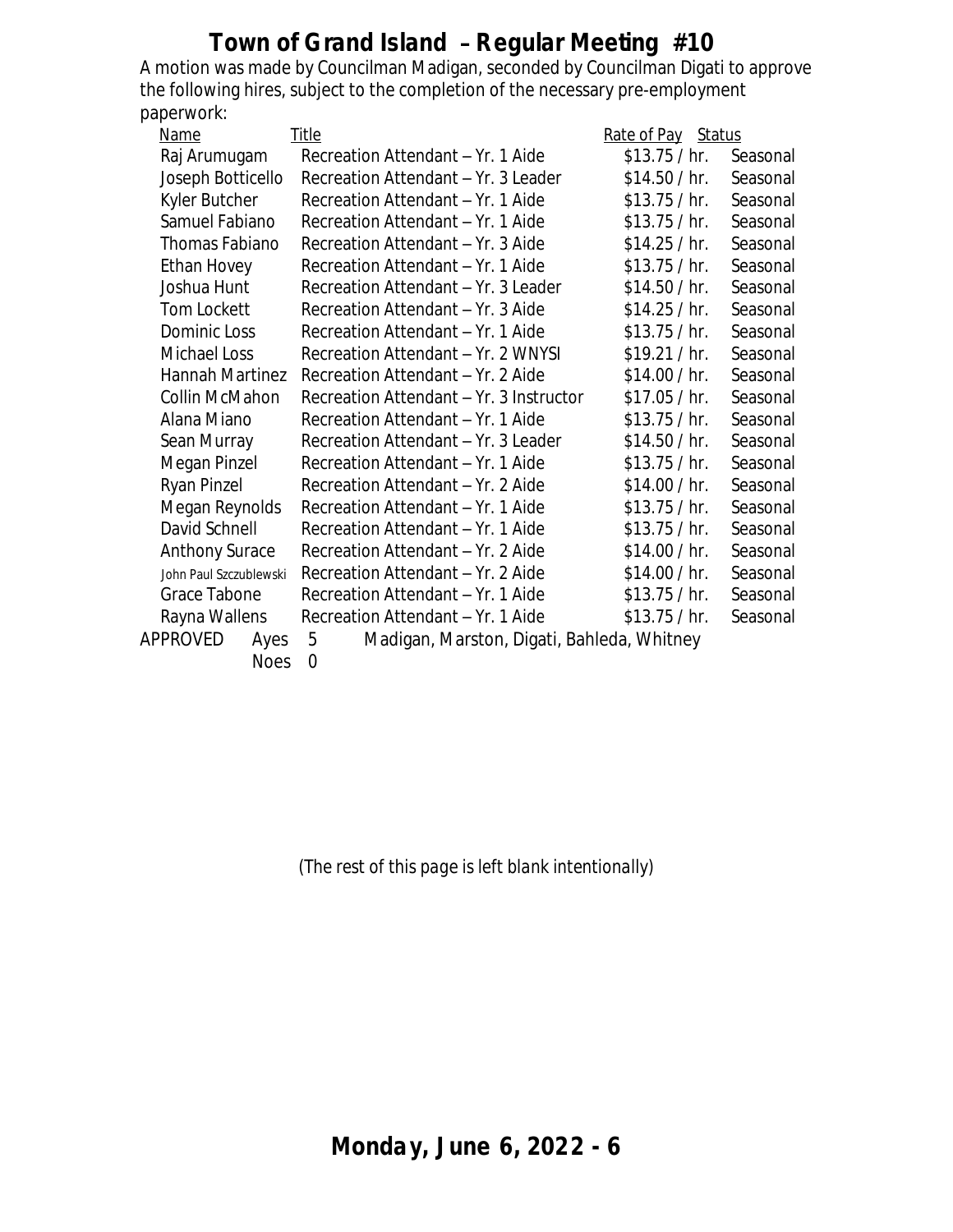#### **Status Changes/Rate Changes**

A motion was made by Councilman Digati, seconded by Councilman Bahleda to approve the following status/rate changes:

| Name                    | <u>Title</u>                                    | Rate of Pay   | <b>Status</b> |
|-------------------------|-------------------------------------------------|---------------|---------------|
| Tima Abdellatif         | Recreation Attendant - Yr. 2 Instructor         | \$16.70 / hr. | Seasonal      |
| Eva Ahne                | Recreation Attendant - Yr. 2 Aide               | \$14.00 / hr. | Seasonal      |
| Sophia Black            | Recreation Attendant - Yr. 2 Aide               | \$14.00 / hr. | Seasonal      |
| Brian Brennan           | Recreation Attendant - Yr. 3 Instructor         | \$17.05 / hr. | Seasonal      |
| Emily Cirincione-Prawel | Recreation Attendant - Yr. 1 Instructor         | \$16.50 / hr. | Seasonal      |
| Lexi Diaz               | Recreation Attendant - Yr. 3 WNYSI              | \$19.70 / hr. | Part Time     |
| Sheila Forbes           | Recreation Attendant - Yr. 2 Aide               | \$14.00 / hr. | Seasonal      |
| Sean Graham             | Recreation Attendant - Yr. 2 Aide               | \$14.00 / hr. | Seasonal      |
| Christian Kessler       | Recreation Attendant - Yr. 1 Instructor         | \$16.50 / hr. | Seasonal      |
| Patrick Lepine          | Recreation Attendant - Yr. 1 WNYSI              | \$18.70 / hr. | Part Time     |
| Phillip Lepine          | Recreation Attendant - Yr. 1 WNYSI              |               | Part Time     |
| Michael Logar           | Recreation Attendant - Yr. 2 Aide               | \$14.00 / hr. | Seasonal      |
| Madisyn Martino         | Recreation Attendant - Yr. 2 Aide               | \$14.00 / hr. | Seasonal      |
| Elizabeth Mitchell      | Recreation Attendant – Yr. 1 Instructor         | \$16.50 / hr. | Seasonal      |
| <b>Avery Mondoux</b>    | Recreation Attendant - Yr. 2 Aide               | \$14.00 / hr. | Seasonal      |
| Dylan Murray            | Recreation Attendant - Yr. 2 Aide               | \$14.00 / hr. | Seasonal      |
| Jake Nowak              | Recreation Attendant – Yr. 3 WNYSI              | \$19.70 / hr. | Seasonal      |
| Luke Rizzo              | Recreation Attendant - Yr. 3 Aide               | \$14.25 / hr. | Seasonal      |
| Rebecca Schultz         | Recreation Attendant - Yr. 2 Aide               | \$14.00 / hr. | Seasonal      |
| Tereska Sorel           | Recreation Attendant - Yr. 2 Aide               | \$14.00 / hr. | Seasonal      |
| Alex Szczepankiewicz    | Recreation Attendant - Yr. 1 WNYSI              | \$18.70 / hr. | Part Time     |
| APPROVED<br>Ayes        | Madigan, Marston, Digati, Bahleda, Whitney<br>5 |               |               |
| <b>Noes</b>             | 0                                               |               |               |

#### **PARKS MAINTENANCE CREW CHIEF – TOM CECERE:**

#### **New Hires**

A motion was made by Councilman Marston, seconded by Councilman Madigan to approve the following hires, subject to the completion of the necessary pre-employment paperwork:

| Name                                           | Гitle                        |  | <b>Effective Date</b>       | Part Time                                  | Rate of Pay |
|------------------------------------------------|------------------------------|--|-----------------------------|--------------------------------------------|-------------|
| Joseph Christiano Laborer/Parks General Worker |                              |  | May 16 <sup>th</sup> , 2022 | SEASONAL                                   | \$15.00     |
| Mitchell Fusillo                               | Laborer/Parks General Worker |  | May 16 <sup>th</sup> , 2022 | SEASONAL                                   | \$15.00     |
| Conner Raine                                   | Laborer/Parks General Worker |  | May 16 <sup>th</sup> , 2022 | SEASONAL                                   | \$15.00     |
| APPROVED                                       | Ayes 5                       |  |                             | Madigan, Marston, Digati, Bahleda, Whitney |             |
|                                                | Noes 0                       |  |                             |                                            |             |

### **REPORT OF THE AUDIT COMMITTEE:**

A motion was made by Councilman Digati, seconded by Councilman Bahleda to pay Vouchers #138212 - #138330

| General  |                | \$365,400.87                                    |
|----------|----------------|-------------------------------------------------|
| Highway  |                | \$108,770.14                                    |
| Sewer    |                | 38,627.05<br>S.                                 |
| Water    |                | 12,489.87                                       |
| Capital  |                | 1,725.00                                        |
| Total    |                | \$527,012.93                                    |
| APPROVED | Ayes           | Madigan, Marston, Digati, Bahleda, Whitney<br>5 |
|          | <b>Noes</b>    | $\Omega$                                        |
|          | $\blacksquare$ |                                                 |

### **UNFINISHED BUSINESS:**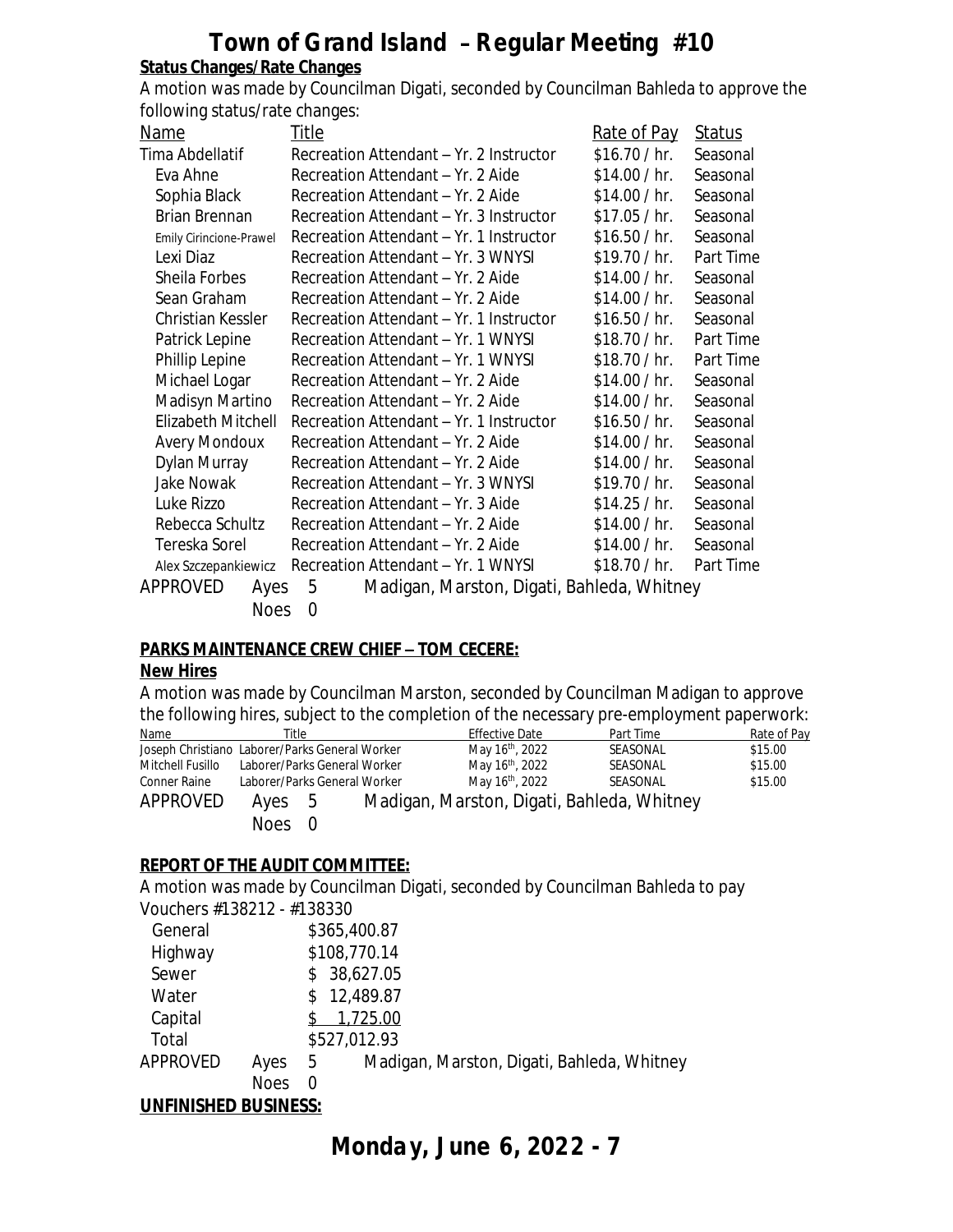**Time of Sales Infiltration Inspections**

Remains Tabled.

### **SEQR – David Mazur, Long Road and Grand Island Boulevard, SBL #11.00-1-8 – Site Plan Approval – Multi-Tenant Commercial Facility**

Supervisor John Whitney presented the SEQR – Short Form Environmental Assessment Forms for David Mazur, Long Road and Grand Island Boulevard, SBL #11.00-1-8 – Site Plan Approval – Multi-Tenant Commercial Facility. Mr. Whitney informed the Town Board that the proposed action will not result in any significant adverse environmental impact.

A motion was made by Councilman Madigan, seconded by Councilman Marston to issue a Negative Declaration for David Mazur, Long Road and Grand Island Boulevard, SBL #11.00-1-8 – Site Plan Approval – Multi-Tenant Commercial Facility.

APPROVED Ayes 5 Madigan, Marston, Digati, Bahleda, Whitney Noes 0

### **David Mazur, Long Road and Grand Island Boulevard, SBL #11.00-1-8 – Site Plan Approval – Multi-Tenant Commercial Facility**

A motion was made by Councilman Digati, seconded by Councilman Madigan to accept the recommendation of the Planning Board and approve the Site Plan for David Mazur, Long Road and Grand Island Boulevard, SBL #11.00-1-8 – Multi-Tenant Commercial Facility, subject to the elimination of the six parking spaces to maintain the 66' setback from the property line.

APPROVED Ayes 5 Madigan, Marston, Digati, Bahleda, Whitney Noes 0

## **Southpointe PDD – Proposed Detailed Plan**

- **1. Southpointe PDD, Love Road and Baseline Road – Preliminary Plat – Subdivision "A"/40 Lot Subdivision**
- **2.** Southpointe PDD, Carl Road at Beaver Island Parkway Preliminary Plat **Subdivision "B"/44 Lot Subdivision**
- **3. Southpointe PDD, Glen Avon and Staley Road – Preliminary Plat – Subdivision "C"/1 Lot Subdivision**
- **4. Southpointe PDD, Staley Road (Frontage) – Preliminary Plat – Subdivision "D"/19 Lot Subdivision**
- **5. Southpointe PDD, Baseline Road South of Staley Road – Preliminary Plat – Subdivision "E"/1 Lot Subdivision**

Remains Tabled.

# **Local Law Intro #1 of 2022 – Amend Chapter 407 of the Town Code – Accessory Uses and Structures**

Remains Tabled.

### **Local Law Intro #11 of 2021 – Rezoning Portion of SBL #38.11-2-6.11, Whitehaven Road – B-1 to R-2**

**A. Correspondence – Long Range Planning Committee** Remains Tabled.